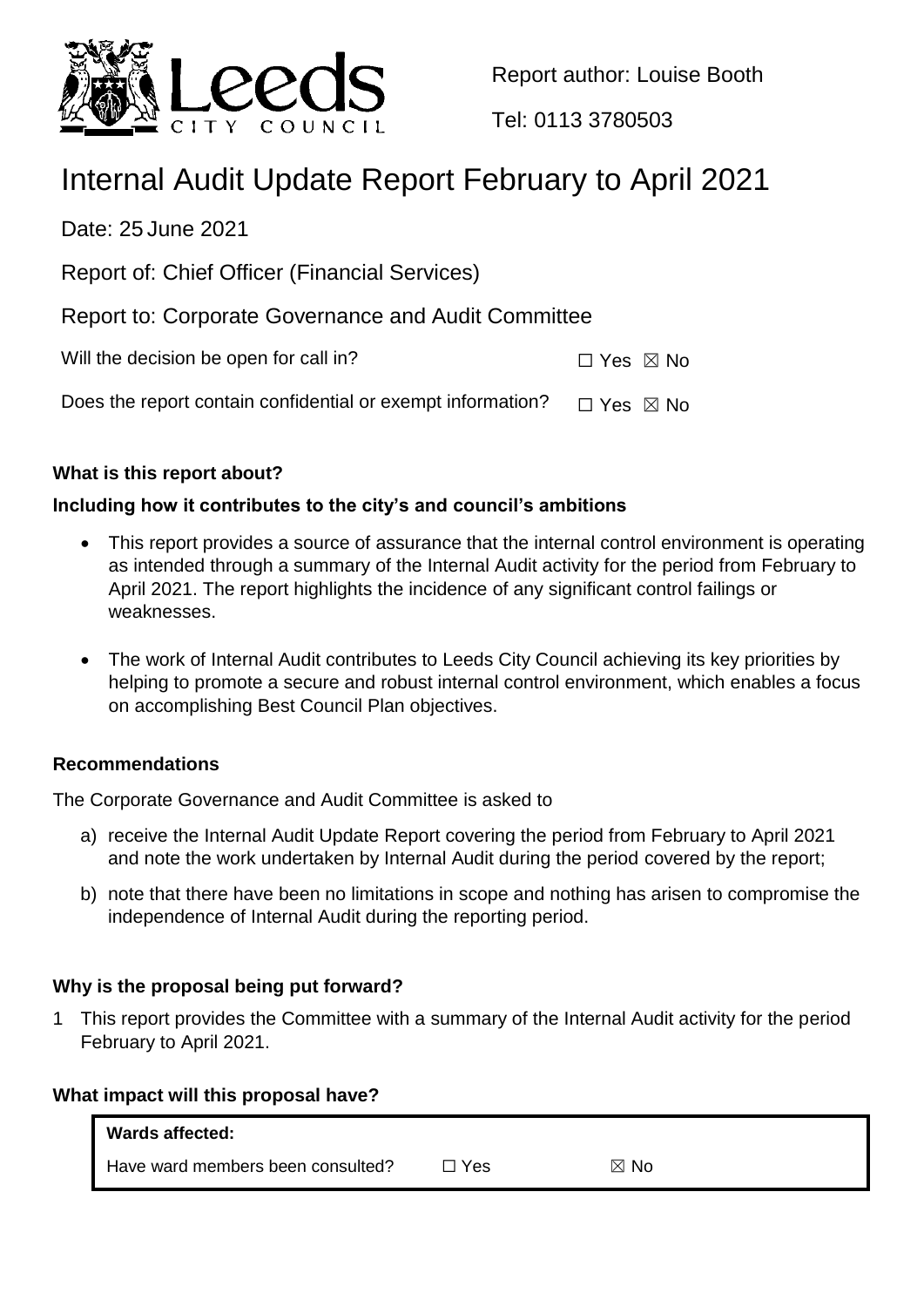- 2 This report provides a source of assurance that the internal control environment is operating as intended. The report highlights the incidence of any significant control failings or weaknesses that would require the intervention of the Committee.
- 3 The work of Internal Audit contributes towards Leeds City Council achieving its key priorities and Best Council Plan objectives.

#### **What consultation and engagement has taken place?**

4 The Internal Audit Plan is developed in consultation with Members and senior management across the authority. Consultation around key risks and priorities continues throughout the year.

#### **What are the resource implications?**

5 The Internal Audit Plan includes a number of reviews that evaluate the effective use of resources and provide assurance on the corresponding financial governance, risk management and internal control arrangements.

#### **What are the legal implications?**

6 The Internal Audit Plan includes a number of reviews that provide assurances around the application of the statutory and constitutional framework.

#### **What are the key risks and how are they being managed?**

- 7 The Internal Audit Plan is subject to review throughout the financial year to ensure that audit resources are prioritised and directed towards the areas of highest risk. This process involves the review of information from a number of sources including the corporate and directorate risk registers.
- 8 The risks relating to the achievement of the Internal Audit Plan are managed through ongoing monitoring of performance and resource levels. This information is reported to the Committee.

#### **Does this proposal support the council's three Key Pillars?**

 $\boxtimes$  Inclusive Growth  $\boxtimes$  Health and Wellbeing  $\boxtimes$  Climate Emergency

9 The Internal Audit Plan provides assurances that span a range of themes including coverage across the council's three Key Pillars.

# **Options, timescales and measuring success**

#### **What other options were considered?**

10 The work of Internal Audit provides a key source of assurance to the Committee. Additional assurances are obtained through a range of further reports presented to the Committee throughout the year.

#### **How will success be measured?**

11 Performance measures are under continual review to ensure that relevant performance information is reported to the Committee throughout the year.

# **What is the timetable for implementation?**

12 The Internal Audit Plan is in place and is approved annually by the Committee.